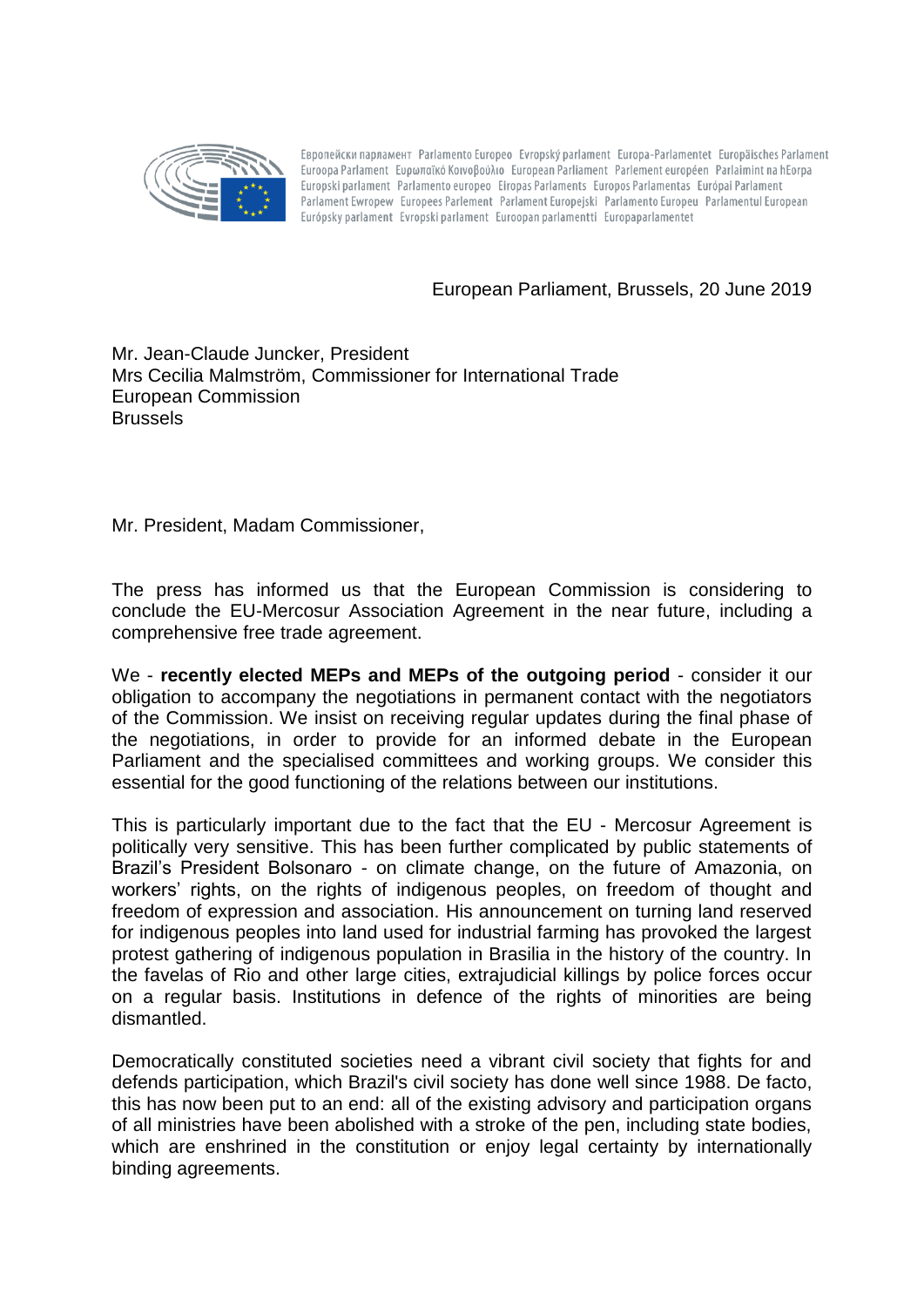President Bolsonaro declared: "Democracy and freedom exist only when the army wants it", and allowed the military coup of 1964 to be celebrated "in a proper manner" in the army barracks.

The association agreements of our Union have a declaration on common values at their core. We call on the Commission of our European Union to bear this in mind when analysing the emerging situation in our partner countries.

We furthermore urge you to bear in mind that supporting the implementation of the Paris Agreement shall be a precondition to concluding an agreement with the European Union.

The trade agreements of our Union contain chapters on labour rights and environmental obligations as an essential element.

As you know, several pesticides which are forbidden in our Union are massively applied in Mercosur countries, in particular in Brazil's Mato Grosso region. Existing regulations on the use of pesticides and antibiotics are very different from ours. In Brazil, a further weakening of the legislation has already been announced.

Regarding labour rights, President Bolsonaro has declared, "Workers have to choose between jobs and rights." Companies are now allowed to ignore existing tariff agreements and negotiate work contracts on an individual basis. New laws deprive trade unions of their established financing structures.

Concluding during Parliament's constitutional period an agreement with such a major player in agro-business would send a very negative signal to the European electorate. This agreement will have a huge impact on environment, on climate change and of family farming on both sides, according to the official impact assessment prepared for the European Commission by the University of Manchester. Immediately after elections that have shown the tremendous concern of the European citizens on climate change issues and environment in general, the new Parliament has a strong mandate. A clear message was sent to the incoming Commission. Both need to analyse in depth the consequences of the proposals that are on the table, including the effectiveness of the possible TSD chapter, the implementation of SPS protective provisions, the safeguarding of the Union's precautionary principle, the economic consequences of the agreement for the agricultural sector, and the overall reliability of the potential partner governments.

For all these reasons, we urge the European Commission not to conclude the Agreement at this point in time. We call for intensive communication between Commission, Parliament, and Council on the emerging situation in the Mercosur region and the state of play and direction of the negotiations. A consultation with the newly elected European Parliament is essential before concluding an agreement could be considered legitimate.

Sincerely yours,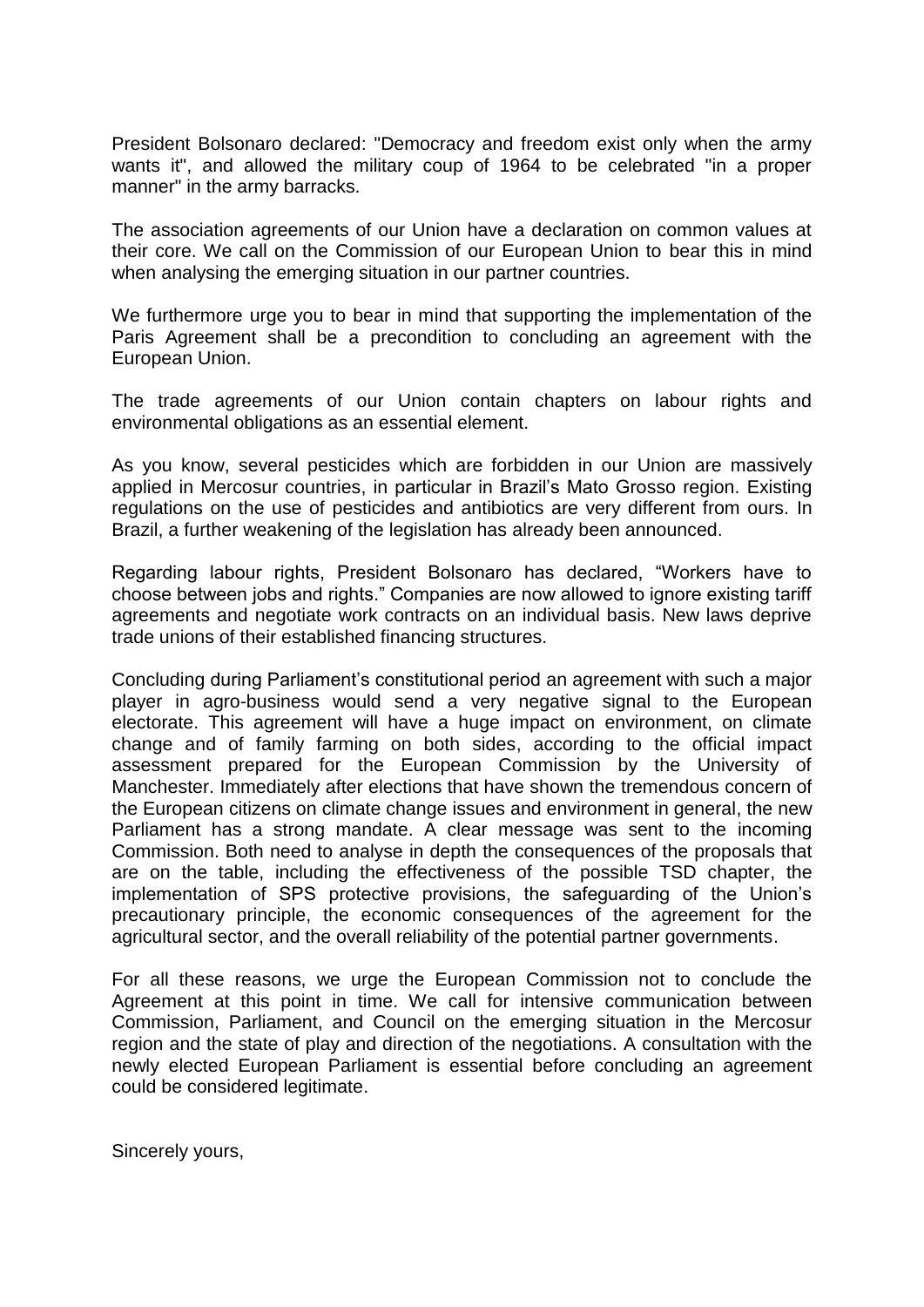Helmut SCHOLZ, Anna CAVAZZINI, Joachim SCHUSTER, Martina ANDERSON, Eric ANDRIEU Maria ARENA, Kostas ARVANITIS, Manon AUBRY, Malin BJORK, Manuel BOMPARD, Lynn BOYLAN, Klaus BUCHNER, Reinhard BÜTIKOFER, Martin BUSCHMANN, Damien CAREME, Matt CARTHY, Leila CHAIBI, Ellie CHOWNS, Clare DALY, Özlem DEMIREL, Petra DE SUTTER, Bas EICKHOUT Cornelia ERNST, Luke Ming FLANAGAN, Eleonora FORENZA, Alexandra GEESE, Martin HÄUSLING, Heidi HAUTALA, Ania HAZEKAMP. Maria HEUBUCH, Yannick JADOT, JUDE KIRTON-DARLING, Kateřina KONEČNÁ, Stelios KOULOGLOU, Patrick LE HYARIC, Aurore LALUCQ, Sabine LÖSING, Marisa MATIAS, Emmanuel MAUREL, Aileen MCLEOD Tilly METZ, Martina MICHELS, Anne-Marie MINEUR, Ana MIRANDA, Liadh NÍ RIADA, Younous OMARJEE, Dimitris PAPADIMOULIS, Jutta PAULUS, Anne-Sophie PELLETIER, Manu PINEDA,